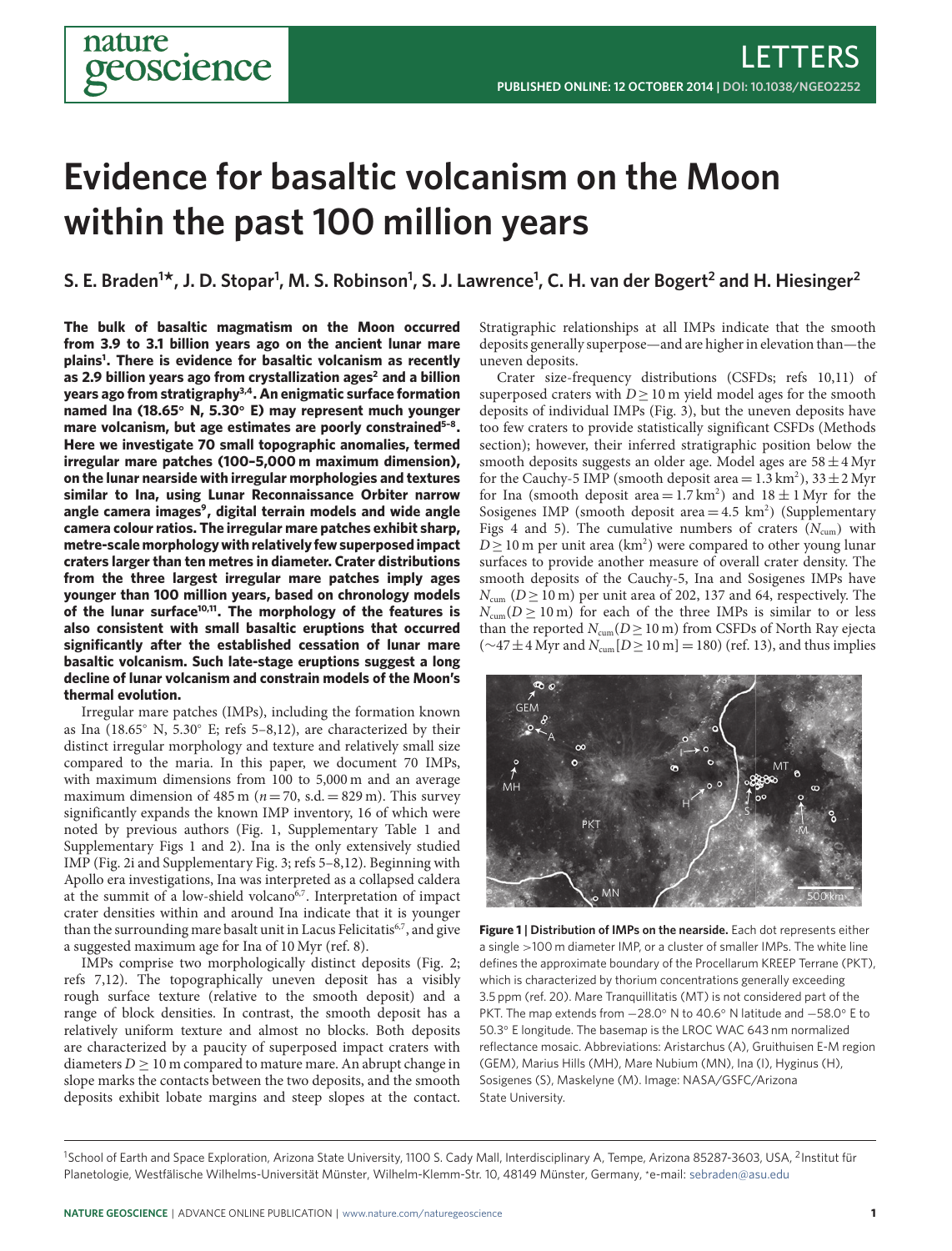

<span id="page-1-0"></span>**Figure 2 | Examples of IMPs.** Locations listed in Supplementary Table 1. Examples of smooth and uneven deposits marked with 'S' and 'U'. **a**, Topographic depression containing the Sosigenes IMP (LROC NACs M192832116, M192824968). **b**, Maskelyne IMP. Circular topographic high right of centre (M1123370138R). **c**, Manilus-1 IMP. Sharp, lobate contacts (white arrows) where the smooth deposits superposed the uneven deposit (M113914588R). **d**, IMP inside Hyginus crater (M1108239463). **e**, Carrel-1 IMP. Narrow, discontinuous sections of uneven deposits may be a vent rim remnant. The inset highlights three lobate contacts (white arrows) (M1096329585). **f**, IMP north of Aristarchus crater (M168509312R). **g**, Maclear-1 IMP. Black arrows point to lobate margins (M177494593R). **h**, Cauchy-5 IMP. Superposed on a 6 km diameter volcano (M1108025067). **i**, Ina exhibits numerous connected and isolated smooth deposits (M113921307). Images: NASA/GSFC/Arizona State University.

a young age for the IMPs, roughly similar to or younger than North Ray crater  $( $50 \text{ Myr}$ ; ref. 13).$  $( $50 \text{ Myr}$ ; ref. 13).$  $( $50 \text{ Myr}$ ; ref. 13).$ 

The absence of clear equilibrium diameters for the Cauchy-5, Ina and Sosigenes IMPs suggests they are younger than the Tycho ejecta, which has the lowest measured equilibrium diameter reported for craters with well-constrained CSFD age estimates. The CSFD of Tycho ejecta (area = 1.65 km<sup>2</sup>) gives a model age of ~85  $+15$ / $-18$  Myr with the equilibrium population at  $D \le 12$  m (ref. [13\)](#page-3-12). For comparison, the CSFD of the older Copernicus ejecta blanket (area = 121 km<sup>2</sup> ) produces a model age of ∼ 797 Myr and is in equilibrium at  $D \le 70$  m (ref. [13\)](#page-3-12). Equilibrium diameter is the diameter at which craters are destroyed at the same rate they are produced and is identified as a break in the slope of the CSFD for a unit; CSFDs of younger surfaces have smaller equilibrium crater diameters<sup>[14](#page-3-14)</sup>. On the basis of a comparison of the three IMPs and Tycho ejecta we propose 100 Myr as a conservative upper age constraint for the IMPs with CSFDs presented here. Furthermore, equilibrium diameters from mare basalt surfaces are large enough (∼150–300 m) such that if IMPs were of similar age to mare basalts, some IMPs would not be visible at present. For example, the CSFD for Mare Tranquillitatis near the Sosigenes IMP exhibits equilibrium at  $D \le 290$  m (model age  $\sim$ 3.5 +0.09/ −0.05 Ga; ref. [4\)](#page-3-3).

In addition, we note that an IMP (∼800 m by 400 m; 25.044◦ N, 313.233◦ E) occurs superposed on the continuous ejecta blanket of Aristarchus crater (42 km diameter), 25 km from the rim (Fig. [2f](#page-1-0) and Supplementary Fig. 6). At this distance, the emplacement of the ejecta would have destroyed the morphologically sharp, metrescale details of the Aristarchus IMP if it pre-dated Aristarchus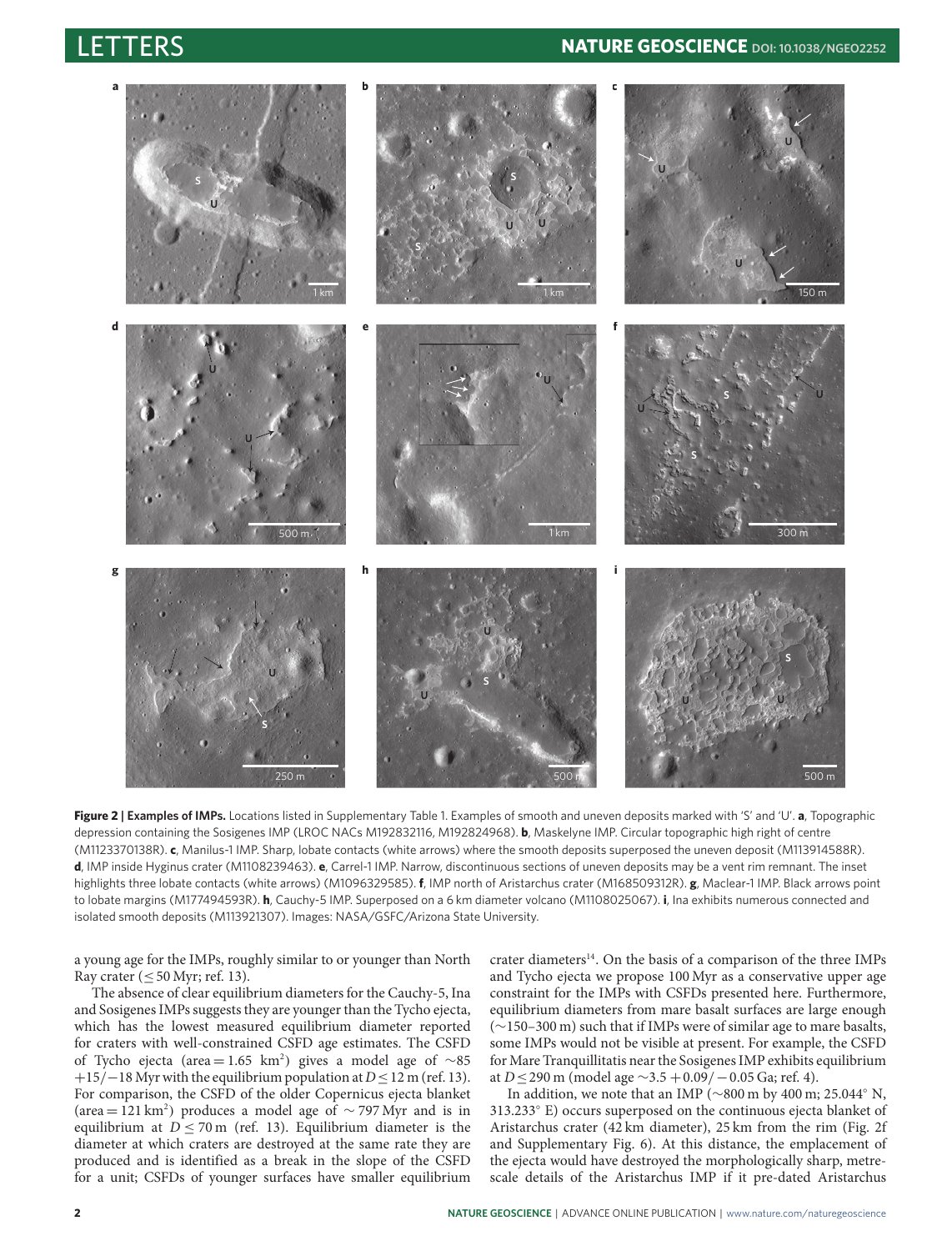crater. Furthermore, the Clementine optical maturity parameter (OMAT; ref. [15\)](#page-3-15) value (∼0.34) of the Aristarchus IMP is distinct and immature relative to the surrounding crater ejecta (0.22–0.27). CSFDs derived for the entire proximal ejecta blanket of Aristarchus yield model ages of ∼189 Myr for  $D > 60$  m and ∼150 Myr for D > 200 m (ref. [16\)](#page-3-16). The location, superposition on the Aristarchus continuous ejecta, and OMAT values of this IMP are consistent with an age younger than the Aristarchus crater.

Narrow angle camera (NAC) digital terrain models (DTMs; Supplementary Table 2) enable quantitative assessment of IMP smooth deposit margin slopes and relief (total elevation difference) near the smooth/uneven deposit contacts for six IMPs (Supplementary Figs 7 and 8). Smooth deposits have average margin slopes as follows: 26◦ (range 14–39◦ ) at Ina; 22◦ (range 13-30°) at Hyginus; 16° at Sosigenes and Maclear-1 (ranges 8-32° and 5–37◦ , respectively); 14◦ (range 9–24◦ ) at Manilus-1; and 8◦ , the shallowest average slope, at Cauchy-5 (range 3-12°). The slopes are measured over a minimum of three pixels, which equates to a length of 6 m (for 2 m pixel<sup>-1</sup> DTMs) or 15 m (for 5 m per pixel DTMs); steeper slopes may exist at smaller length scales below the detection limit of the DTMs. The measured average margin slopes are less than the angle of repose (30–35◦ ), but the maximum slope sometimes exceeds 30°. Processes contributing to decreasing slopes on the lunar surface over time are steady erosion through meteorite bombardment, seismic shaking due to moonquakes, and downslope movement caused by gravity. Although slopes near the angle of repose, 30–35◦ , are consistent with a young (Copernican) age for the smooth deposits, slopes <30–35◦ do not rule out a young age, as materials can be initially emplaced with lower slopes. The average 8 m relief of the smooth deposits (average of 143 measurements, range 2 to 20 m) overlaps with previous estimates of mare basalt flow thicknesses, which range from  $\langle 8 \text{ m (ref. 17) to 35 m (ref. 18)} \rangle$  $\langle 8 \text{ m (ref. 17) to 35 m (ref. 18)} \rangle$  $\langle 8 \text{ m (ref. 17) to 35 m (ref. 18)} \rangle$  $\langle 8 \text{ m (ref. 17) to 35 m (ref. 18)} \rangle$  $\langle 8 \text{ m (ref. 17) to 35 m (ref. 18)} \rangle$ ; the average relief of the smooth deposits is consistent with their emplacement as basaltic lava flows.

IMPs have CSFDs and sharp, steep contacts that are distinct from nearby older mare basalts, but the contact with the surrounding mare material is often ambiguous or gradational (for example, Manilus-1, Carrel-1 and Maclear-1; Fig. [2\)](#page-1-0). Within the larger IMPs (Ina, Maskelyne and Cauchy; Fig. [2\)](#page-1-0), there are isolated areas of smooth deposits entirely surrounded by uneven deposits. Smaller IMPs do not always have isolated smooth deposits, but do have smooth deposits connected to the surrounding mare. The smooth deposits consistently have lobate margins and steep boundary slopes, and superpose the uneven deposits. Lobate margins at the contacts between smooth and uneven deposits in IMPs such as Ina, Cauchy-5 and Maskelayne are suggestive of volcanic materials flowing towards topographically lower areas. These IMPs are associated with volcanic vents, which suggests that at least some of the IMPs occur as a result of volcanic eruptions. Smooth deposits could represent lavas emplaced during terminal-stage eruptions, some of which flowed back into the vent area (see, for example, ref. [12\)](#page-3-9). The stratigraphically lower uneven deposits may have formed as the eruptive vent collapsed, fragmenting pre-existing basalt within the vent (or perhaps disrupting a lava lake  $crust^7$  $crust^7$ ). The upper deposits remained smooth because they formed after the terminal collapse event.

Multispectral data from the IMPs determined that they are consistent with mare materials. The wide angle camera (WAC) colour ratios (320/415 nm) of material within and immediately surrounding the five largest IMPs range from 0.75 to 0.85, which is within the distribution of ratio values for mare material (0.70–0.85; Supplementary Fig. 9 and Table 4). Previous multispectral investigations of Ina showed that the uneven deposits have a higher reflectance at blue wavelengths (460 nm) and a stronger ferrous absorption (1 µm band measured by 750/990 nm ratio) relative to the surrounding area and the smooth deposits<sup>[8,](#page-3-5)[19](#page-3-19)</sup>. The stronger



<span id="page-2-0"></span>**Figure 3 | CSFDs from IMPs.** CSFDs derived from smooth deposits within the Cauchy-5 (red), Sosigenes (blue) and Ina (green) IMPs give a range of model ages, using the chronology functions (CF) and production functions (PF) of ref. [10](#page-3-7) from 18-58 Myr. Statistical error bars<sup>[11](#page-3-8)</sup> are shown in grey.

mafic absorptions of the uneven deposits at Ina, in addition to the higher 415/750 nm ratios, were considered consistent with the exposure of immature high-titanium basalts<sup>[8](#page-3-5)[,19](#page-3-19)</sup>. The uneven deposits are blockier than the smooth deposits, and the constant breakdown of blocks due to micrometeorite bombardment provides a less mature surface than the surroundings.

The known IMPs are widely distributed across the nearside maria, found from  $-46.8°$  E to  $43.5°$  E longitude and  $-25.7°$  N to 38.2◦ N latitude (Fig. [1\)](#page-0-0). Given the relative surface areas of nearside and farside maria (31% of the nearside and only 1% of the farside) and the observed nearside mare IMP population  $(n = 70)$ , we expect to observe ∼3 IMPs ≥100 m within the farside maria; however, none have been found. A thicker farside crust may restrict the rise of late-stage magma to the surface, or perhaps differences in the distribution of long-lived radiogenic heat sources in the mantle (probably required for young volcanic eruptions) caused the observed absence of farside IMPs. However, the distribution of IMPs is not restricted to areas with thorium enhancements (>3.5 ppm Th). About half of the IMPs are outside of the Procellarum KREEP Terrane (PKT) boundary (>∼3.5 ppm Th by definition)<sup>[20](#page-3-13)</sup> (Fig. [1\)](#page-0-0), whereas ∼30% of IMPs are found in locations with <3.5 ppm Th. About 70% of IMPs are found in two areas: the northwestern half of Mare Tranquillitatis and the region near impact craters Gruithuisen E and M (Fig. [1,](#page-0-0) Supplementary Table 1). The occurrence of IMPs across much of the nearside suggests recent volcanic activity, consistent with the proposed existence of an 'urKREEP' mantle layer enriched in incompatible, heat-producing elements<sup>[21](#page-3-20)</sup>.

The population of newly discovered IMPs is widely dispersed across the lunar nearside and provides further evidence for late Copernican period (<500 Myr) basaltic volcanism. The basaltic flows of the IMPs (smooth deposits) are significantly smaller in volume than the lunar maria, consistent with short-duration, late-stage eruptions. The existence of Ina<sup>[5](#page-3-4)</sup> and other IMPs<sup>[8](#page-3-5)</sup> provides evidence for a period of young basaltic volcanism more recent than the commonly accepted cessation of basaltic volcanism ∼1–1.2 Ga ago (for example, refs [1–](#page-3-0)[4\)](#page-3-3). Young, small-volume extrusions of mare basalt imply a thermal history where mare volcanism did not end abruptly, but rather decreased gradually over time[3](#page-3-2)[,22](#page-3-21)[,23](#page-3-22). The existence and inferred late Copernican ages of the IMPs have implications for models of lunar thermal evolution (such as those in ref. [23\)](#page-3-22), which must provide enough heat to account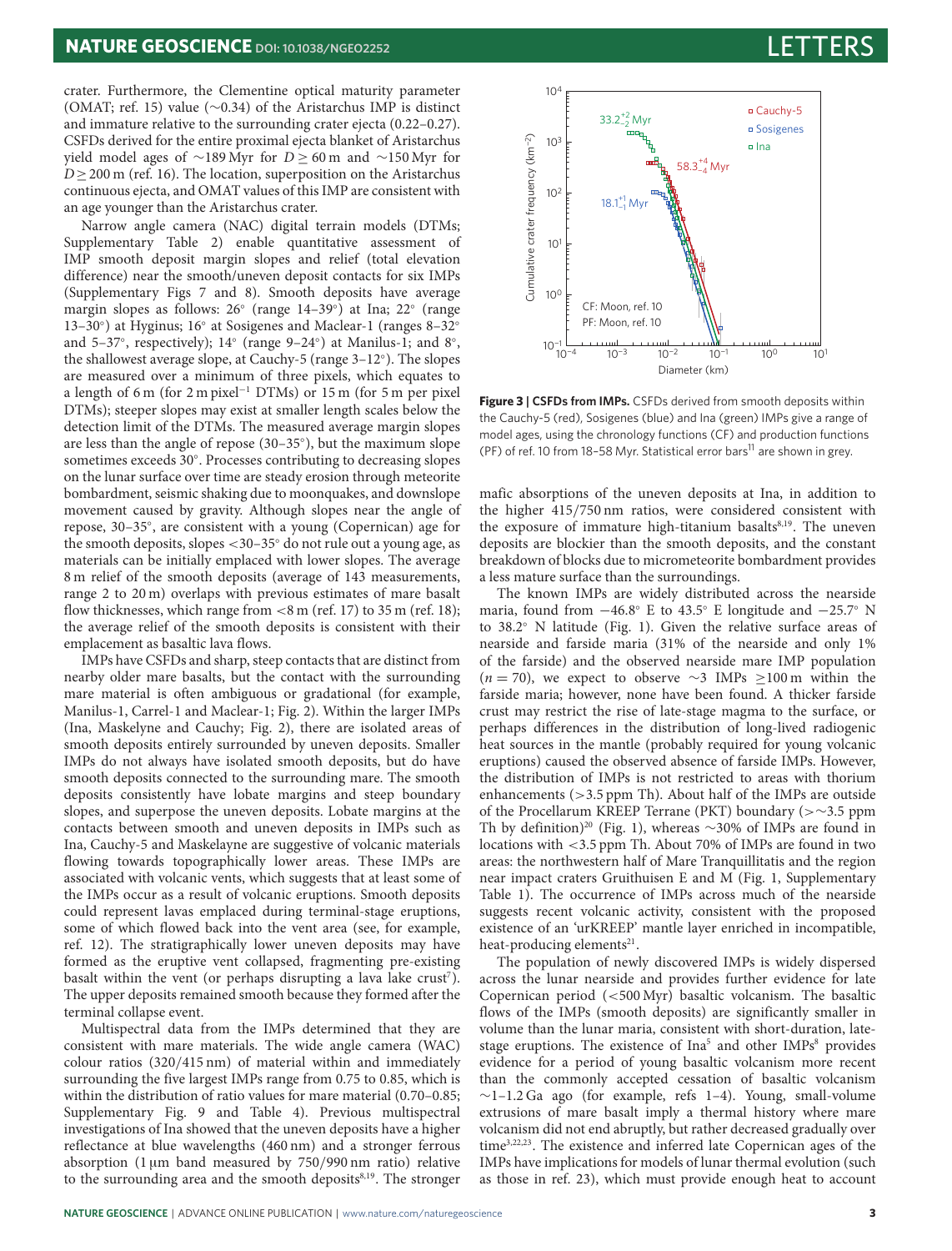for small-volume eruptions late into the Copernican period. Ina and other IMPs are excellent candidates for future exploration, including sample return missions. Sample return will be required for radiometric age dating to confirm the relatively young ages implied by remote sensing observations.

#### **Methods**

Data used in this study include Lunar Reconnaissance Orbiter Camera (LROC) NAC nadir-pointing images, LROC WAC and Clementine Ultraviolet/Visible (UVVIS) multispectral observations, Lunar Prospector gamma-ray spectrometer thorium maps at 0.5◦ per pixel, and DTMs derived from NAC stereo pairs. All of the raw and calibrated NAC and WAC image data are available through the NASA Planetary Data System [\(http://lroc.sese.asu.edu/data/\)](http://lroc.sese.asu.edu/data/).

LROC NAC image data were calibrated and projected using Integrated Software for Imagers and Spectrometers (ISIS). CSFDs were derived from NAC images of the following IMPs: Sosigenes (M192824968, incidence angle = 70°, scale = 1.2 m pixel<sup>-1</sup>), Ina (M113921307, incidence angle = 58°,<br>scale = 0.5 m pixel<sup>-1</sup>) and Cauchy-5 (M1108039362, incidence angle = 63°, scale = 1.2 m pixel<sup>−</sup><sup>1</sup> ). Craters on each mapped unit and the surrounding mare were digitized (diameter and centre location) using ArcGIS CraterTools<sup>[24](#page-3-23)</sup> and CSFDs were plotted using CraterStats2 (ref. [11\)](#page-3-8). The CraterStats2 model ages are based on the production function and chronology function of ref. [10](#page-3-7) for lunar craters  $0.01 < D < 100$  km. Absolute model ages were derived only for craters with  $D \ge 10$  m, although the NAC pixel scale (0.5–1.5 m) allows the discrimination of smaller craters (see, for example, ref. [13\)](#page-3-12). The numbers of impact craters found on each IMP deposit are documented in Supplementary Table 3.

Owing to the small area of each IMP and the small diameters of the impact craters within those areas, a few caveats should be considered when interpreting the model ages. First, CSFDs of craters  $D < 1$  km may be contaminated by secondary craters<sup>[25](#page-3-24)</sup>. All of the craters in CSFDs reported here are for craters  $D < 1$  km, so all craters are within the dominant size regime of secondaries  $(D<1 \text{ km})$ . No obvious secondaries are visible on the subset of IMPs used for crater statistics, and so all craters were included in the CSFDs. Accidental inclusion of secondary craters would artificially increase absolute model ages, resulting in an overestimation of the absolute model ages of the IMPs. Thus, if undetected secondaries were included in our counts, the absolute model ages are maximum ages (that is, the true age of the IMPs would be younger). Second, the diameters of the craters are within the strength-scaling regime, such that target properties might affect the final crater diameters and, thus, the absolute model age calculations<sup>[26](#page-3-25)[,27](#page-4-0)</sup>. Discrepancies between crater diameters in contemporaneous geologic units could be 20%, based on empirical observations at Jackson crater<sup>[27](#page-4-0)</sup>, or even up to 50%, based on pi-scale modelling of final crater diameters on differing targets<sup>[28](#page-4-1)</sup>. If the diameters of the CSFDs of the youngest and oldest IMPs are adjusted to assess the possible error introduced by target properties, the absolute model ages could shift as much as 85 Myr (Supplementary Fig. 10). Thus, regardless of the possible effect of target properties on the ages, the IMPs still yield late Copernican model ages.

The minimum area required to accurately date a surface depends on crater density, to provide a sufficient number of craters for good statistics. Small, young surfaces may be limited in extent and thus only contain a small sample of craters. Comparison of CSFDs measured at both WAC and NAC scales for both large and small count areas on impact ejecta units at Copernican craters indicate that small count areas  $\left(<0.5\,\mathrm{km^2}\right)$  are adequate for dating these units, yielding absolute model ages consistent with ages from Apollo samples<sup>[13](#page-3-12)</sup>. For example, the individual count areas (0.41-0.84 km<sup>2</sup>) at North Ray crater give ages ranging from 39 +7/−8 Myr to 61 +9/−11 Myr, with an average age of  $46-47 \pm 4$  Myr (ref. [13\)](#page-3-12). The age of North Ray crater, based on Apollo sample analysis, is well constrained at ∼50 Myr (ref. [29](#page-4-2) and references therein). The similarity of both results lends support to the validity of applying CSFD measurements to the dating of young surfaces on the Moon using small-diameter craters and small areas<sup>[13](#page-3-12)[,29](#page-4-2)</sup>.

Multispectral analyses using 950/750 nm (Clementine; indicative of the mafic band strength) and 320/415 nm (LROC WAC; indicative of the opaque content) band ratios were possible for five IMPs. The five IMPs Maskelyne, Ina, Cauchy-5, Sosigenes and Nubium were large enough (2,000–5,000 m) to be resolved in the WAC UV mosaic (∼400 m pixel<sup>−</sup><sup>1</sup> ). The Clementine UVVIS global mosaic was sampled at 400 m pixel<sup>-1</sup> with an equirectangular projection to match. The WAC images were calibrated and projected using ISIS and photometrically corrected with an empirical algorithm<sup>[30](#page-4-3)</sup>. Each sample area was  $15 \times 15$  pixels, and in the case of the IMPs the samples contain both smooth and uneven deposits, as well as material immediately external to the IMPs.

NAC DTMs were created with pixel scales four times that of the original NAC stereo observations. Elevation profiles from the DTMs are then used to measure slopes and relief. Each slope measurement included at least three pixels, which for the 2-m DTM products results in slope measurements over at least a 6 m length and for the 5-m DTM slope measurements are calculated over at least a 15 m length. Any slope changes below 6 or 15 m are not detectable by measurements made from the DTMs, including differences in surface roughness between the uneven and smooth material. The relief of the smooth deposits was measured using the elevation of the uneven material at the contact of the smooth and uneven deposits as a baseline. Then the elevation of the smooth material ∼200 m from the contact was recorded and the difference from the baseline was considered the relief of the smooth deposits.

Received 22 January 2014; accepted 20 August 2014; published online 12 October 2014

#### **References**

- <span id="page-3-0"></span>1. Basaltic Volcanism Study Project Basaltic Volcanism on the Terrestrial Planets 1286 (Pergamon, 1981).
- <span id="page-3-1"></span>2. Borg, L. E., Shearer, C. K., Asmerom, Y. & Papike, J. J. Prolonged KREEP magmatism on the Moon indicated by the youngest dated lunar igneous rock. Nature **432,** 209–211 (2004).
- <span id="page-3-2"></span>3. Schultz, P. H. & Spudis, P. D. Beginning and end of lunar mare volcanism. Nature **302,** 233–236 (1983).
- <span id="page-3-3"></span>4. Hiesinger, H., Head, J. W., Wolf, U., Jaumann, R. & Neukum, G. Ages and stratigraphy of lunar mare basalts: A synthesis. GSA Special Papers **477,**  $1-51(2011)$
- <span id="page-3-4"></span>5. Whitaker, E. A. in Apollo 15 Preliminary Science Report, NASA SP-289, Ch. 25, 84–85 (NASA, 1972).
- <span id="page-3-10"></span>6. El-Baz, F. in Apollo 17 Preliminary Science Report, NASA SP-330, Ch. 30, 13–17 (NASA, 1973).
- <span id="page-3-11"></span>7. Strain, P. L. & El-Baz, F. The geology and morphology of Ina. Proc. Lunar Sci. Conf. **11,** 2437–2446 (1980).
- <span id="page-3-5"></span>8. Schultz, P. H., Staid, M. I. & Pieters, C. M. Lunar activity from recent gas release. Nature **444,** 184–186 (2006).
- <span id="page-3-6"></span>9. Robinson, M. S. et al. Lunar Reconnaissance Orbiter Camera (LROC) instrument overview. Space Sci. Rev. **150,** 81–124 (2010).
- <span id="page-3-7"></span>10. Neukum, G., Ivanov, B. A. & Hartmann, W. K. Cratering records in the inner solar system in relation to the lunar reference system. Space Sci. Rev. **96,** 55–86 (2001).
- <span id="page-3-8"></span>11. Michael, G. G. & Neukum, G. Planetary surface dating from crater size-frequency distribution measurements: Partial resurfacing events and statistical age uncertainty. Earth Planet. Sci. Lett. **294,** 223–229 (2010).
- <span id="page-3-9"></span>12. Garry, W. B. et al. The origin of Ina: Evidence for inflated lava flows on the Moon. J. Geophys. Res. **117,** E00H31 (2012).
- <span id="page-3-12"></span>13. Hiesinger, H. et al. How old are young lunar craters? J. Geophys. Res. **117,** E00H10 (2012).
- <span id="page-3-14"></span>14. Gault, D. E. Saturation and equilibrium conditions for impact cratering on the lunar surface: Criteria and implications. Radio Sci. **5,** 273–291 (1970).
- <span id="page-3-15"></span>15. Lucey, P. G., Blewett, D. T., Taylor, G. J. & Hawke, B. R. Imaging of lunar surface maturity. J. Geophys. Res. **105,** 20377–20386 (2000).
- <span id="page-3-16"></span>16. Zanetti, M., Jolliff, B. L., van der Bogert, C. H. & Hiesinger, H. New determination of crater size-frequency distribution variation on continuous ejecta deposits: Results from Aristarchus crater. Lunar Planet. Sci. Conf. **44,** abstr. 1842 (2013).
- <span id="page-3-17"></span>17. Brett, R. Thicknesses of some lunar mare basalt flows and ejecta blankets based on chemical kinetic data. Proc. Lunar Sci. Conf. **6,** 1135–1141 (1975).
- <span id="page-3-18"></span>18. Schaber, G. G. Lava flows in Mare Imbrium: Geologic evaluation from Apollo orbital photography. Proc. Lunar Sci. Conf. **4,** 73–92 (1973).
- <span id="page-3-19"></span>19. Staid, M. I. et al. The spectral properties of Ina: New observations from the Moon Mineralogy Mapper. Lunar Planet. Sci. Conf. **42,** abstr. 2499 (2011).
- <span id="page-3-13"></span>20. Jolliff, B. L., Gillis, J. J., Haskin, L. A., Korotev, R. L. & Wieczorek, M. A. Major lunar crustal terranes: Surface expressions and crust-mantle origins. J. Geophys. Res. **105,** 4197–4216 (2000).
- <span id="page-3-20"></span>21. Warren, P. H. & Wasson, J. T. The origin of KREEP. Rev. Geophys. Space Phys. **17,** 73–88 (1979).
- <span id="page-3-21"></span>22. Head, J. W. & Wilson, L. Lunar mare volcanism: Stratigraphy, eruption conditions, and the evolution of secondary crusts. Geochim. Cosmochim. Acta **56,** 2155–2175 (1992).
- <span id="page-3-22"></span>23. Wieczorek, M. A. & Phillips, R. J. The 'Procellarum KREEP Terrane': Implications for mare volcanism and lunar evolution. J. Geophys. Res. **105,** 20417–20430 (2000).
- <span id="page-3-23"></span>24. Kneissl, T., van Gasselt, S. & Neukum, G. Map-projection-independent crater size-frequency determination in GIS environments-New software tool for ArcGIS. Planet. Space Sci. **59,** 1243–1254 (2011).
- <span id="page-3-24"></span>25. McEwen, A. S. & Bierhaus, E. B. The importance of secondary cratering to age constraints on planetary surfaces. Annu. Rev. Earth Planet. Sci. **34,** 535–567 (2006).
- <span id="page-3-25"></span>26. Schultz, P. H. & Spencer, J. Effects of substrate strength on crater statistics: Implications for surface ages and gravity scaling. Proc. Lunar Sci. Conf. **10,** 1081–1083 (1979).